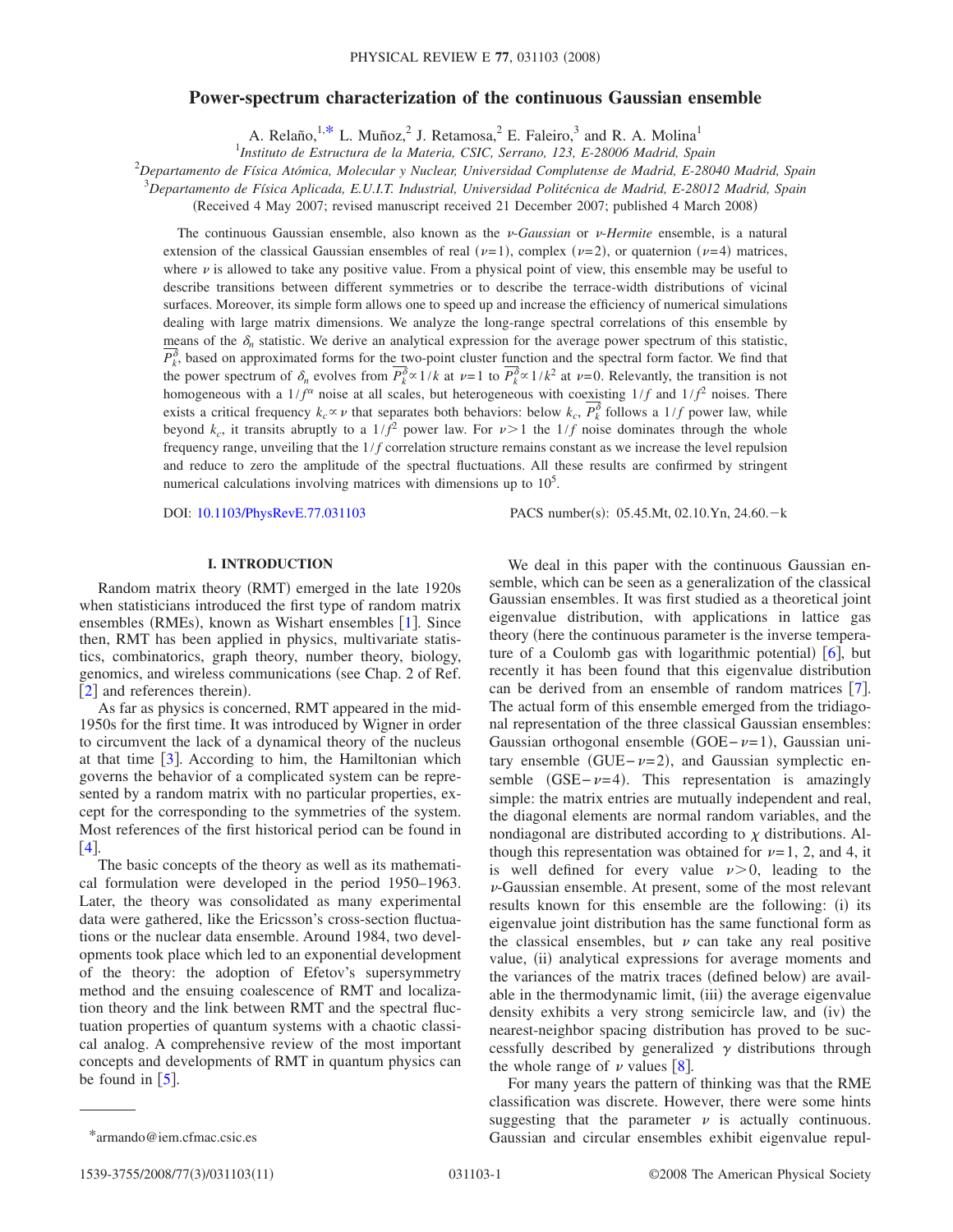sion: two nearby eigenvalues "repeal" each other with a certain intensity. The nearest-neighbor spacing distribution  $P(s)$ is widely accepted as a valid statistic to study the short-range correlations of the spectrum of a quantum system. It gives the probability that the distance between two consecutive eigenvalues, measured in units of the local average spacing, lies between *s* and  $s + ds$ . Actually,  $P(s) \propto s^{\nu}$  when  $s \le 1$ : this means that the probability of finding two neighboring eigenvalues at a distance  $s$  is proportional to  $s^{\nu}$ , provided that  $s$  is small enough. Therefore, the dimension  $\nu$  of the field over which the matrix entries are distributed measures the repulsion between consecutive eigenvalues. Since Gaussian or circular ensembles describe the spectral fluctuation properties of chaotic quantum systems, it is usually said that these systems show level repulsion. On the contrary, for generic integrable systems energy levels behave as noncorrelated random variables and  $P(s) \approx 1$  when  $s \ll 1$ ; consequently, the parameter  $\nu$  can be taken as zero for these systems. It is very interesting to observe that in the transition from an integrable to a chaotic regime,  $P(s) \propto s^{\nu}$  for *s* small enough, with  $\nu$ ranging from  $\nu=0$  to  $\nu=1, 2$ , or 4 depending on the symmetries of the system. Thus, we are faced with the fact that the parameter  $\nu$  varies in a continuous way through the whole transition.

Another hint for the existence of a continuous parameter  $\nu$ comes from the analogy between the eigenvalue distribution of the classical ensembles and the free energy of a static Coulomb gas in one dimension. The parameter  $\nu$  is directly related to the temperature of the gas as  $\nu = 1/T$ . This analogy helps one to understand the fluctuation properties of these ensembles and triggers the idea that other ensembles with  $\nu \neq 1$ , 2, or 4 may exist. Moreover, the spacings between gas particles follow the same distribution  $P(s)$  of the energy level spacings of quantum systems through the order to chaos transition  $\lceil 9 \rceil$  $\lceil 9 \rceil$  $\lceil 9 \rceil$ .

There also exists a link between the continuous Gaussian ensemble and a system of identical quantum particles interacting in one dimension by a two-body potential  $V(r) = g/r^2$ —the so-called Calogero-Sutherland model [[10](#page-10-9)]. When the particles move along a ring of length *L*, the wave function of the ground state is  $\Psi \propto \prod_{j \leq i} \exp(i\theta_j) - \exp(i\theta_i) \nu$ for  $\theta_j > \theta_i$ , where  $\nu = (1 + \sqrt{1+2g})/2$  and  $\theta_i$  is related to the positions  $x_i$  of the particles as  $\theta_i = 2\pi x_i / L$  [[11](#page-10-10)]. Therefore, the probability of finding the particles around the positions  $X_1, X_2, \ldots, X_N$  coincides with the eigenvalue distribution of the continuous circular ensembles. It has been recently proposed that terrace-width distributions of vicinal surfaces can be properly described by the nearest-neighbor spacings distribution  $P(s)$  which arises from the ground state of the Calogero-Sutherland model  $\lceil 12 \rceil$  $\lceil 12 \rceil$  $\lceil 12 \rceil$ .

We analyze the long-range spectral correlations of this ensemble by means of the  $\delta_n$  statistic. We derive an analytical expression for the average power spectrum of this statistic based on approximated forms for the two-point cluster function and the spectral form factor. The agreement between the theoretical predictions and the results of detailed numerical calculations is excellent for any value of the repulsion parameter  $\nu$ . Thus we conclude that, as far as the power spectrum of the  $\delta_n$  statistic is concerned, the approximations used in the theoretical derivation are reasonable.

The paper is organized as follows. Section II introduces the ensembles and gives some basic results. Section III contains the main results. A theoretical expression for the  $\delta_n$ power spectrum is derived and checked by means of a stringent numerical calculation. The most relevant conclusions are gathered in Sec. IV.

### **II. DEFINITION AND BASIC RESULTS OF THE CONTINUOUS GAUSSIAN ENSEMBLE**

<span id="page-1-0"></span>The joint eigenvalue distribution (JED) of the Gaussian ensembles reads as

$$
P_X(X) = C_{\nu} \exp(-\lambda \langle \langle X^2 \rangle \rangle) \prod_{k < l} |X_k - X_l|^{\nu},\tag{1}
$$

where  $C_v$  is an appropriate normalization constant and  $\langle \langle \cdots \rangle \rangle = \sum_{k} (\cdots)_{kk}$  stands for the trace operation. The average eigenvalue density, as proved by Wigner, follows the semicircle law

$$
\frac{\partial}{\partial g_E(E)} \stackrel{N \gg 1}{\sim} g_{s.c.}(E) = \begin{cases} \frac{2\lambda}{\pi \nu} \sqrt{\frac{\nu N}{\lambda} - E^2}, & \text{for } |E| \le \sqrt{\frac{\nu N}{\lambda}}, \\ 0, & \text{for } |E| > \sqrt{\frac{\nu N}{\lambda}}, \end{cases}
$$
(2)

when  $N \ge 1$ . In the following, we write  $g_{s.c.}(E)$  to denote this law.

These expressions have been derived for the triad  $\nu$  $=1,2,4$ , but they can be generalized straightforwardly for arbitrary real positive values. For many years the  $\nu$ -Gaussian ensemble was "only" the eigenvalue distribution defined by ([1](#page-1-0)). Very recently Dumitriu and Edelman [[7](#page-10-6)] have provided a tridiagonal matrix model for any  $\nu$ -Gaussian distribution for every  $v > 0$ . Every tridiagonal matrix satisfies  $T_{kl} = 0$  if  $k$ −*l*1. A very important result is that the matrix elements of the model are classical random variables (normal and  $\chi$ ) distributed over R, even for  $\nu=2$  or 4. We denote by  $\mathcal{G}(\mu,\sigma)$  a random variable distributed according a normal distribution with mean  $\mu$  and variance  $\sigma^2$ . Similarly, we denote by  $\chi_r$  the  $\chi$  distribution with *r* degrees of freedom [[13](#page-10-12)], followed from the square root of a  $\chi^2$  random variable. Then, the matrix elements of the model are random variables given by

$$
T_{kk} = \mathcal{G}\left(0, \sqrt{\frac{1}{2\lambda}}\right), \quad k = 1, 2, ..., N,
$$
  

$$
T_{kk+1} = \sqrt{\frac{1}{4\lambda}} \chi_{(n-k+1)\nu}, \quad k = 1, 2, ..., N-1,
$$
 (3)

with  $\lambda, \nu \in \mathbb{R}_+$ . Therefore the matrices can be written as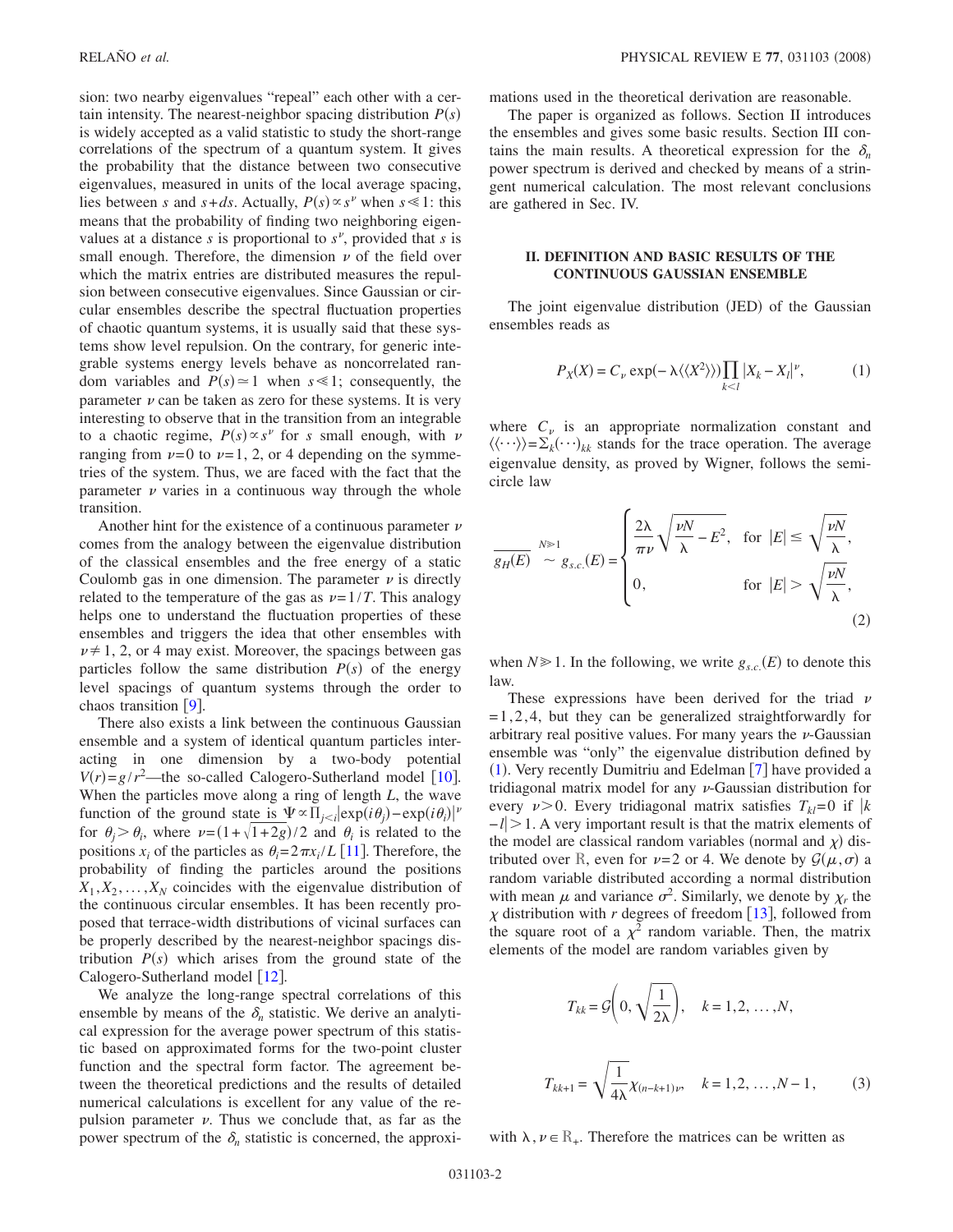POWER-SPECTRUM CHARACTERIZATION OF THE ...

$$
T_{\nu}(N) = \begin{pmatrix} g\left(0, \sqrt{\frac{1}{2\lambda}}\right) & \sqrt{\frac{1}{4\lambda}} \chi_{(N-1)\nu} \\ \sqrt{\frac{1}{4\lambda}} \chi_{(N-1)\nu} & g\left(0, \sqrt{\frac{1}{2\lambda}}\right) & \sqrt{\frac{1}{4\lambda}} \chi_{(N-2)\nu} \\ \ddots & \ddots & \ddots & \ddots \\ \sqrt{\frac{1}{4\lambda}} \chi_{2\nu} & g\left(0, \sqrt{\frac{1}{2\lambda}}\right) & \sqrt{\frac{1}{4\lambda}} \chi_{\nu} \\ \sqrt{\frac{1}{4\lambda}} \chi_{\nu} & g\left(0, \sqrt{\frac{1}{2\lambda}}\right) \end{pmatrix} . \tag{4}
$$

From now on, the name " $\nu$ -Gaussian" or "continuous Gaussian ensemble" corresponds to these tridiagonal, real, and symmetric matrices. There are several known results, but before we quote the most important, for our purposes it is necessary to define the following elements.

(i) The average moments of the ensemble are defined as

$$
M_{\nu}^{p}(N) = \frac{\langle \langle T_{\nu}^{p}(N) \rangle \rangle}{N}, \quad p \in \mathbb{N}_{0},
$$
 (5)

with  $\langle \langle A \rangle \rangle = \sum_i (A)_{i,i}$ . They are directly related to the average eigenvalue density.

(ii) The variances  $V_p^{pq}(N)$ ,

$$
V_{\nu}^{pq}(N) = \langle \langle T_{\nu}^{p}(N) \rangle \rangle \langle \langle T_{\nu}^{q}(N) \rangle \rangle - \overline{\langle \langle T_{\nu}^{p}(N) \rangle \rangle \langle \langle T_{\nu}^{q}(N) \rangle \rangle},
$$

$$
p, q \in \mathbb{N}_0,\tag{6}
$$

which are related to the two-point correlation measures of the ensemble.

We enumerate some of the most important features of the  $\nu$ -Gaussian ensemble, which will be used later.

 $(i)$  The JED of the model is exactly given by Eq.  $(1)$  $(1)$  $(1)$ .

(ii) The expressions of the average moments and the variances are known in the limit  $N \rightarrow \infty$ . Setting the normalization constant to  $\lambda = vN$  they are given by

$$
M_{\nu}^{p}(\infty) = \begin{cases} \frac{\Gamma(p/2 + 1/2)}{\sqrt{\pi}\Gamma(q/2 + 2)}, & \text{if } p \text{ is even,} \\ 0, & \text{if } p \text{ is odd,} \end{cases}
$$
(7)

$$
V_{\nu}^{pq}(\infty) = \begin{cases} \frac{1}{\nu} \frac{(p+\delta)(q+\delta)}{2^{p+q}(p+q)} \left( \frac{p}{p+\delta} \right) \left( \frac{q}{q+\delta} \right), & \text{if } p+q = \text{even} > 0, \\ 0, & \text{otherwise,} \end{cases}
$$
(8)

where  $\delta = 0$  if  $p = q = 0 \pmod{2}$  and  $\delta = 1$  if  $p = q = 1 \pmod{2}$ . It is quite remarkable that, once the normalization  $\lambda = vN$  is set, the asymptotic behavior of the moments does not depend on  $\nu$ , and therefore the average eigenvalue density is the same for all  $\nu > 0$  values. Moreover,  $V_T^{pq}/N^2 \rightarrow 0$  when *N*  $\rightarrow \infty$ , giving rise to level ergodicity in the manner of Pandey  $[14]$  $[14]$  $[14]$ —i.e.,  $\text{var}[g_T(E)] / \overline{g_T(E)}^2 \to 0$ .

(iii) Actually, these ensembles exhibit a stronger semicircle law: not only  $\frac{N}{g_T(E)} \stackrel{N \ge 1}{\sim}$  $g_{s.c.}(E)$ , but with probability 1,  $g_T(E)/g_{s.c.}(E) \rightarrow 1$ , for any matrix of the ensemble. Note  $N \rightarrow \infty$ 

that this result is stronger than the usual ergodicity, as quoted in the previous item.

(iv) The short-range correlations of the  $\nu$ -Gaussian ensemble have been studied very recently  $[8]$  $[8]$  $[8]$ . A detailed numerical analysis shows that the  $P(s)$  distribution is successfully described by generalized gamma (GG) distributions. They account both for the level repulsion in  $\sim s^{\nu}$  when *s*  $\rightarrow$ 0 and for the whole shape of the distribution through the whole range of *s* values accessible to experiment or numerics. The GG distribution reduces essentially to the Wigner surmise when  $\nu > -2$ , while it improves its accuracy for  $\nu$  $\leq$  2. In particular, the GG distribution describes significantly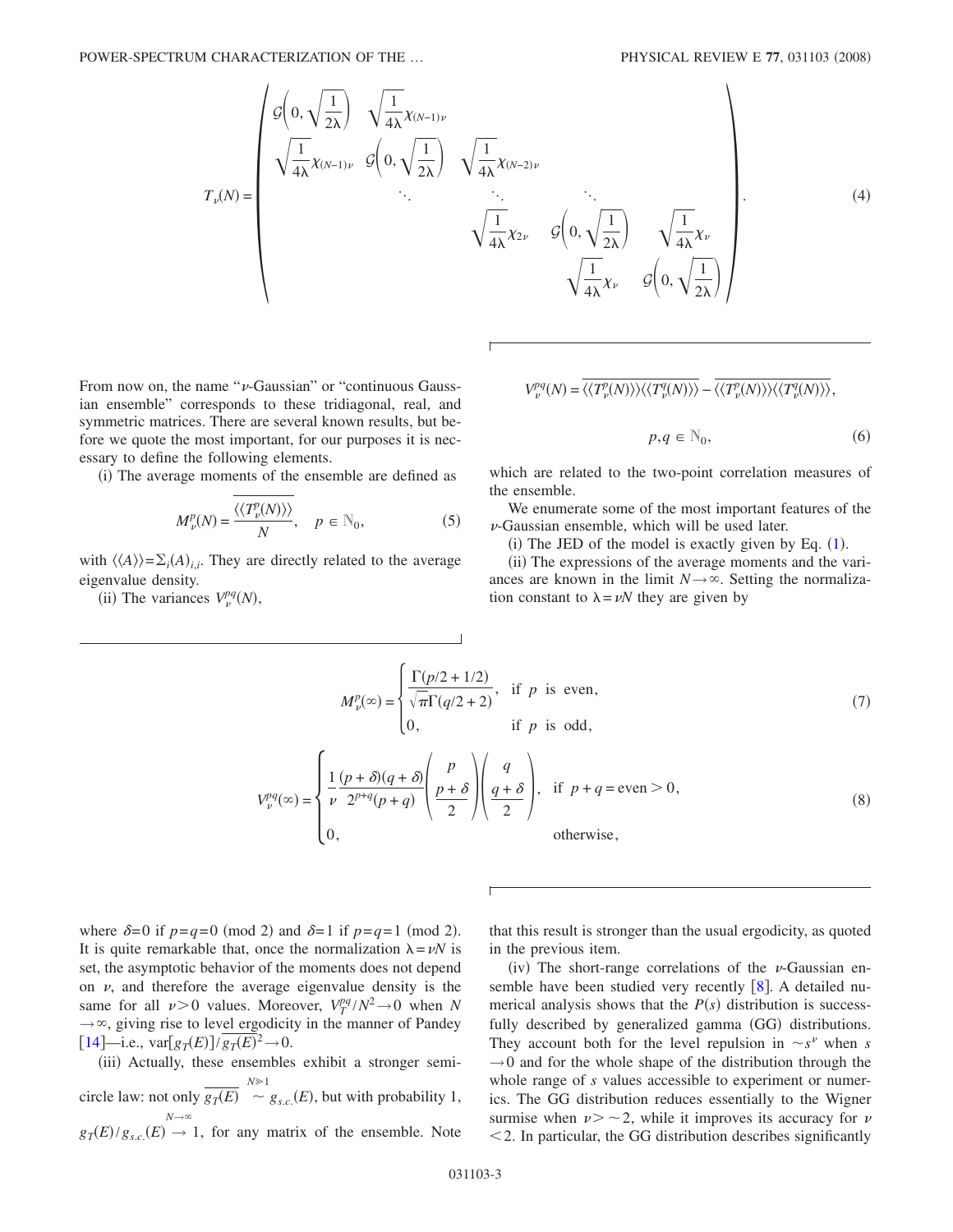better the  $P(s)$  distribution of GOE ( $\nu$ =1) than the Wigner surmise and it works much better than the Brody distribution for  $0 \leq \nu \leq 1$  as well.

### **III. SPECTRAL ANALYSIS OF THE**  $\nu$ **-GAUSSIAN ENSEMBLE**

### A.  $\delta_n$  statistic

In order to characterize correlations of different length, we use the  $\delta_n$  statistic, which is defined by

$$
\delta_n = \langle \delta_{n,s} \rangle = \langle x_{s+n+1} - x_s - n \rangle, \quad n = 1, \dots, N-1. \tag{9}
$$

Here, the angular brackets denote the running average over the starting points  $x<sub>s</sub>$ . If we place the ground state in the starting point  $x_s$ ,  $\delta_{n,s}$  represents the deviation of the excitation energy of the  $(n+1)$ <sup>th</sup> unfolded level from its average value *n*. In spite of some peculiarities, the function  $\delta_n$  has a formal similarity with a time series  $\lceil 15 \rceil$  $\lceil 15 \rceil$  $\lceil 15 \rceil$ , and actually, using numerical techniques borrowed from time series analysis, we can study long-range spectral correlations. The simplest method is the computation of the power spectrum of the  $\delta_n$ series, given by

$$
P_k^{\delta} = \langle |\hat{\delta}_{k,s}|^2 \rangle, \tag{10}
$$

where  $\hat{\delta}_{k,s}$  is the Fourier transform of  $\delta_{n,s}$ :

$$
\hat{\delta}_{k,s} = \frac{1}{\sqrt{N}} \sum_{n} \delta_{n,s} \exp\left(-\frac{2\pi i k n}{N}\right). \tag{11}
$$

Using RMEs, atomic nuclei, and quantum billiards, it was numerically shown  $\begin{bmatrix} 15 \end{bmatrix}$  $\begin{bmatrix} 15 \end{bmatrix}$  $\begin{bmatrix} 15 \end{bmatrix}$  that the spectral rigidity of chaotic systems with  $\nu=1$ , 2, or 4 give rises to the following power spectra of the  $\delta_n$ :

$$
\overline{P_k^{\delta}} \sim \frac{N}{2\nu\pi^2 k}, \quad \nu = 1, 2, 4,
$$
 (12)

<span id="page-3-1"></span>whenever  $k \le N$  and  $N \ge 1$ . Thus, the three ensembles, corresponding to different space-time symmetries, and characterized by different level repulsions, exhibit the same longrange structure in their fluctuations: in all cases the functional dependence of  $P_k^{\delta}$  is the same and without any privileged scale. We can say that these spectra, considered as time series, exhibit  $1/f$  noise and therefore are completely antipersistent. On the contrary, uncorrelated spectra exhibit  $1/f<sup>2</sup>$  noise,

$$
\overline{P_k^{\delta}} \sim \frac{N^2}{4\pi^2 k^2}, \quad k \ll N, \quad N \gg 1,
$$
 (13)

<span id="page-3-2"></span>and behave like neither an antipersistent nor a persistent time series.

It is possible to derive a theoretical expression for  $P_k^{\delta}$  in the RMT framework. For very general ensembles the power spectrum of  $\delta_n$  and the spectral form factor are related as  $\lceil 16 \rceil$  $\lceil 16 \rceil$  $\lceil 16 \rceil$ 

<span id="page-3-0"></span>
$$
\overline{P_k^{\delta}} \stackrel{N \gg 1}{\sim} \sum_{q \in \mathbb{Z}} \frac{N^2}{4\pi^2} \frac{K(k/N+q)}{(k+qN)^2} + \Delta, \quad 0 < k < \lfloor N/2 \rfloor, \tag{14}
$$

where  $\lfloor \cdots \rfloor$  stands for the floor function and  $K(\tau)$  is the spectral form factor given by

$$
K(\tau) = \left\langle \lim_{L \to \infty} \frac{1}{2L} \middle| \int_{-L}^{L} d\epsilon \, \tilde{\rho}(\epsilon) e^{-2\pi i \epsilon \tau} \middle|^{2} \right\rangle, \qquad (15)
$$

which can be rewritten in terms of the two-point cluster function  $Y_2(\epsilon)$  as

$$
K(\tau) = 1 - \int_{-\infty}^{\infty} ds \ Y_2(s) \exp(-2\pi i s \tau). \tag{16}
$$

The additive parameter  $\Delta$  takes into account the discrete nature of the  $\delta_n$  function. It depends on the difference between the variances of  $\delta_q$  and  $\tilde{n}(\epsilon)|_{\epsilon=q}$ , whose large-*q* behavior is | [17](#page-10-16) |

$$
\overline{\delta_q^2} - \overline{\tilde{n}(q)^2} = \frac{1}{3} \int_{-\infty}^{\infty} dr \, ds \, Y_3(0, r, s) - \frac{1}{2} \left( \int_{-\infty}^{\infty} dr \, Y_2(r) \right)^2,
$$
  
  $q \ge 1,$  (17)

except in the rare cases where the integrals do not exist. The right-hand side (rhs) is zero for Poisson and -1/6 for canonical ensembles. Finally, a straightforward calculation gives  $\lceil 16 \rceil$  $\lceil 16 \rceil$  $\lceil 16 \rceil$ 

$$
\Delta = \begin{cases}\n-\frac{1}{12} & \text{for Gaussian ensembles,} \\
0 & \text{for Poisson ensembles.}\n\end{cases}
$$
\n(18)

When  $k \le N$ , Eq. ([14](#page-3-0)) can be simplified as

$$
\overline{P_k^{\delta}} \stackrel{N \gg 1}{\sim} \frac{N^2}{4\pi^2} \frac{K(k/N)}{k^2},\tag{19}
$$

recovering an almost exact two-point function in this limit. Since the spectral form factor of the Gaussian ensembles is  $K(k/N) = 2k/(vN)$  if  $k \ll N$  and it is  $K(k/N) = 1$  for the Poisson ensembles, the foregoing expression reduces to Eqs.  $(12)$  $(12)$  $(12)$ and  $(13)$  $(13)$  $(13)$ .

# **B.** Derivation of  $P_k^{\delta}$  for the *v*-Gaussian ensemble *1.*  $Y_{2\nu}$  *and*  $K_{\nu}(\tau)$  *functions*

The main goal of this paper is to characterize the longrange spectral correlations of the  $\nu$ -Gaussian ensemble by means of  $P_k^{\delta}$ . Any derivation of this statistic needs as an intermediate step the expression of the spectral form factor  $K_{\nu}(\tau)$ , which is the Fourier transform of the two-point cluster function. To obtain  $Y_{2\nu}$  from the variances  $V_{\nu}^{pq}$  we consider the density-density correlator

$$
S^{g}(E_1, E_2) = \overline{g(E_1)g(E_2)} - \overline{g(E_1)g(E_2)}\tag{20}
$$

and calculate its Fourier transform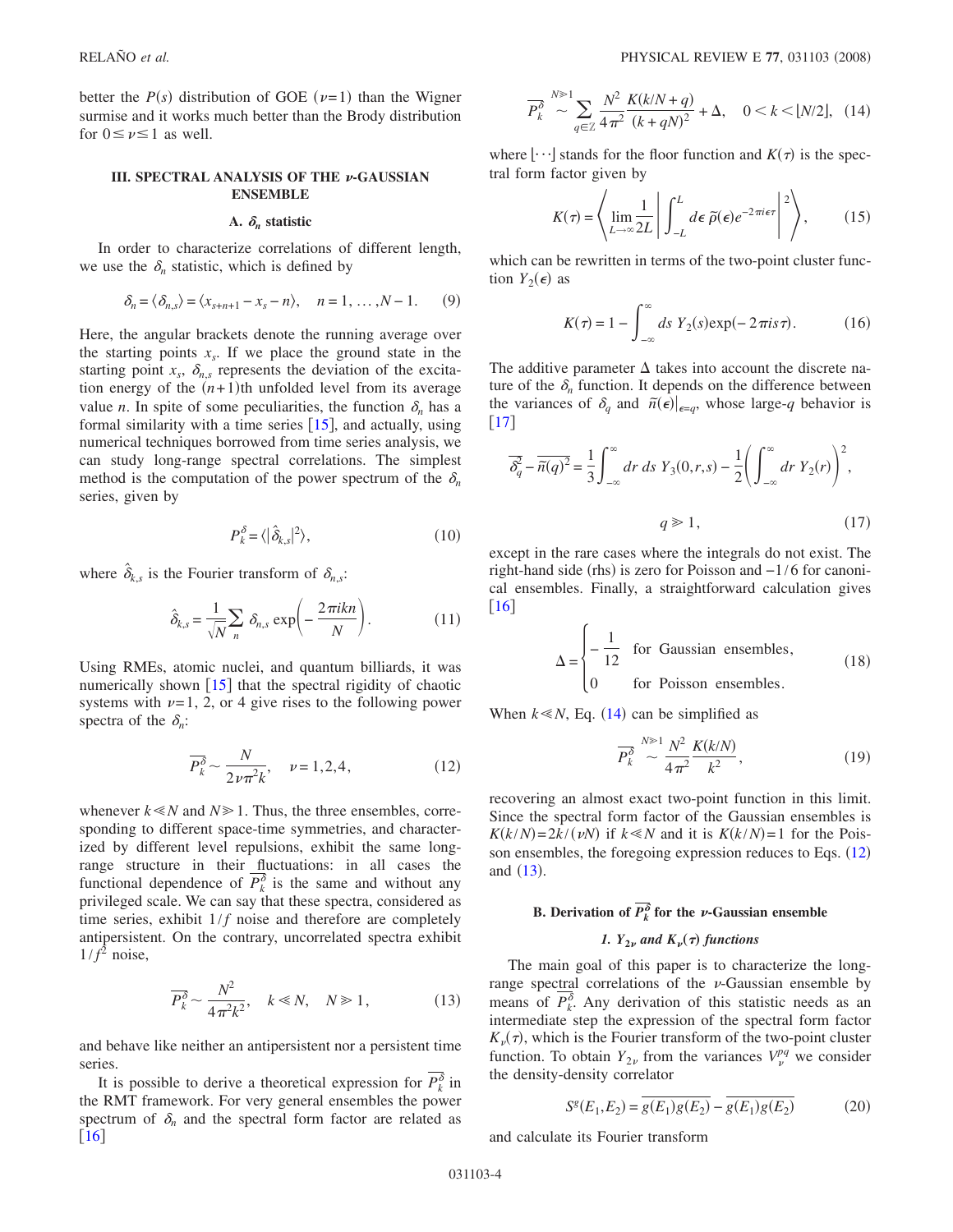POWER-SPECTRUM CHARACTERIZATION OF THE ...

$$
\mathcal{F}[S^g](\hat{t}) = \int \int_{\mathbb{R}^2} \exp(i\hat{E} \cdot \hat{t}) S^g(E_1, E_2) dE_1 dE_2, \quad (21)
$$

where  $\hat{E} = (E_1, E_2)$  and  $\hat{t} = (t_1, t_2)$ . Expanding the exponential it is easy to obtain the following expression in terms of the variances  $V^{pq}(N)$ :

$$
\mathcal{F}[S^g](\hat{t}) = \sum_{\substack{p,q=0 \ (p+q=\text{even})}}^{\infty} \frac{(it_1)^p}{p!} \frac{(it_2)^q}{q!} V^{pq}(N). \tag{22}
$$

For  $N = \infty$  the variances  $V_p^{pq}$  of the *v*-Gaussian ensemble can be written as

$$
V_{\nu}^{pq}(\infty) = \frac{1}{2^{p+q-1}\nu} \sum_{[k]=1}^{\min(p,q)} k \left( \frac{p}{p-k} \right) \left( \frac{q}{q-k} \right), \ p+q = \text{even}, \tag{23}
$$

where  $\lfloor k \rfloor$  stands for the restriction of k to values with the same parity of *p* and *q*. While this result is valid for  $N = \infty$ , we need to consider *N* large but finite in order to unfold the spectrum later. To circumvent this problem we introduce a cutoff  $\Lambda(\nu, N) = O(N)$  such that  $V_{\nu}^{pq}(N) \simeq V_{\nu}^{pq}(\infty)$  whenever  $p, q \leq \Lambda$ . Then

$$
\mathcal{F}[S_{\nu}^{g}](\hat{t}) = \frac{2}{\nu} \sum_{\substack{p,q=0 \ (p+q=\text{even})}}^{\Lambda} \frac{(it_1)^p}{2^p p!} \frac{(it_2)^q}{2^q q!} \sum_{[k]=1}^{\min(p,q)} k \left(\frac{p}{p-k}\right) \left(\frac{q-k}{2}\right).
$$
\n(24)

Some straightforward algebra allows us to write

$$
\mathcal{F}[S_{\nu}^{g}](\hat{t}) = \frac{2}{\nu} \sum_{k=0}^{\Lambda} (-1)^{k} k J_{k}(t_{1}) J_{k}(t_{2}), \qquad (25)
$$

where  $J_k$  are Bessel functions of the first kind. Inverting the Fourier transform will provide us the function  $S^g(E_1, E_2)$ . Indeed, if we use the following result from Ref.  $[18]$  $[18]$  $[18]$ ,

$$
\mathcal{F}^{-1}[J_k](E) = \frac{1}{2\pi} \int_{\mathbb{R}} \exp(-iEt) J_k(t) dt
$$

$$
= \begin{cases} \frac{(-i)^k u_k(E)}{\pi (1 - E^2)^{1/2}}, & \text{for } |E| < 1, \\ 0, & \text{for } |E| > 1, \end{cases}
$$
(26)

<span id="page-4-0"></span>where  $u_k$  are Tchebyshev polynomials of the first kind, the density-density correlator reads

$$
S_{\nu}^{g}(E_1, E_2) = \frac{2}{\pi^2 \nu} \sum_{k=0}^{\Lambda} k \frac{u_k(E_1) u_k(E_2)}{(1 - E_1^2)^{1/2} (1 - E_2^2)^{1/2}},
$$
 (27)

provided that we restrict ourselves to the interval  $|E_1|, |E_2|$  $\leq 1$ .

At this point the spectrum must be unfolded to get the correlations among the energy levels of a quasiuniform spectrum. For levels inside of the interval  $|E_1|, |E_2|$  < 1 we have

$$
S_{\nu}^{\rho}(\epsilon_1, \epsilon_2) = \frac{S^{\rho}(E_1, E_2)}{g(E_1)g(E_2)} = \frac{1}{2\nu N^2} \sum_{k=0}^{\Lambda} k \frac{u_k(E_1)u_k(E_2)}{(1 - E_1^2)(1 - E_2^2)}
$$
(28)

for the density-density correlator in the unfolded energy scale.

In order to discard the self-correlation term  $\delta(\epsilon_1 - \epsilon_2)$ , which is always included in  $S_{\nu}^{\rho}(\epsilon_1, \epsilon_2)$ , and obtain the twopoint cluster function  $Y_{2\nu}(\epsilon_1, \epsilon_2) = \delta(\epsilon_1 - \epsilon_2) - S^{\rho}_{\nu}(\epsilon_1, \epsilon_2)$ , it is convenient to perform a similar expansion of the  $\delta$  function. In terms of Tchebyshev polynomials of the second kind,  $v_k(E)$ , we can write

$$
\delta(\epsilon_1 - \epsilon_2) = \frac{1}{N} \sum_{k=0}^{N} v_k(E_1) v_k(E_2).
$$
 (29)

<span id="page-4-1"></span>Before proceeding to the explicit calculation of the sums  $(27)$  $(27)$  $(27)$ and ([29](#page-4-1)), it is important to recall that very often correlations decay to zero on an energy scale of the order of  $\overline{S}$ . Since  $\overline{S}$  $= O(1/N)$ , the relevant scale for the difference of the two energies in question is really small,  $E_2 - E_1 = O(1/N)$ , giving rise to an unfolded spacing  $s = O(N\Delta E) = O(1)$ .

With these considerations in mind and using the fact that  $\Lambda(\nu, N) = O(N) \geq 1$ , it is indeed easy to transform the expansions of  $S_p^{\rho}(\epsilon_1, \epsilon_2)$  and  $\delta(\epsilon_1 - \epsilon_2)$  into integrals. Particularly, the two-point cluster function reads

$$
Y_{2\nu}(\epsilon_1, \epsilon_2) = \delta(\epsilon_1 - \epsilon_2) - S_{\nu}^{\rho}(\epsilon_1, \epsilon_2)
$$
  
\n
$$
\sim \frac{N^{\gg 1} \Lambda}{2N} \int_0^1 \cos(\Lambda \Delta Ex) dx
$$
  
\n
$$
- \frac{1}{\nu} \left(\frac{\Lambda}{2N}\right)^2 \int_0^1 x \cos(\Lambda \Delta Ex) dx.
$$
 (30)

An inspection of both integrals shows that an exact cancellation of the self-correlation term occurs only for  $\Lambda(\nu, N)$  $=2\nu N$ . Then  $Y_{2\nu}$  can be written as

$$
Y_{2\nu}(\epsilon_1, \epsilon_2) \sim \nu \int_0^1 (x - 1) \cos(2\nu N \Delta Ex) dx
$$

$$
= 2\nu \left( \frac{\sin(\nu N \Delta E)}{2\nu N \Delta E} \right)^2,
$$
(31)

and taking into account that  $s = \epsilon_2 - \epsilon_1 = g\left(\frac{E_1 + E_2}{2}\right) \Delta E$  $N\geq 1$ 

<span id="page-4-2"></span> $\sim 2N\Delta E/\pi$ , the cluster function reads

$$
Y_{2\nu}(s) \sim \frac{N^{\geqslant 1} 2}{\nu} \left( \frac{\sin[\pi \nu s/2]}{\pi s} \right)^2.
$$
 (32)

Exact analytical expressions of the cumulant  $Y_2(s)$  are known for the three classical Gaussian ensembles,  $GOE(\nu)$  $=$ 1), GUE( $\nu$ =2), and GSE( $\nu$ =4) [[19](#page-10-18)]. One immediately realizes that Eq.  $(32)$  $(32)$  $(32)$  differs from the expression of  $Y_2(s)$  for GOE and GSE. Thus, it is only an approximated form and we should discuss its validity for different values of  $\nu$ . Before proceeding further, it will be profitable to pause and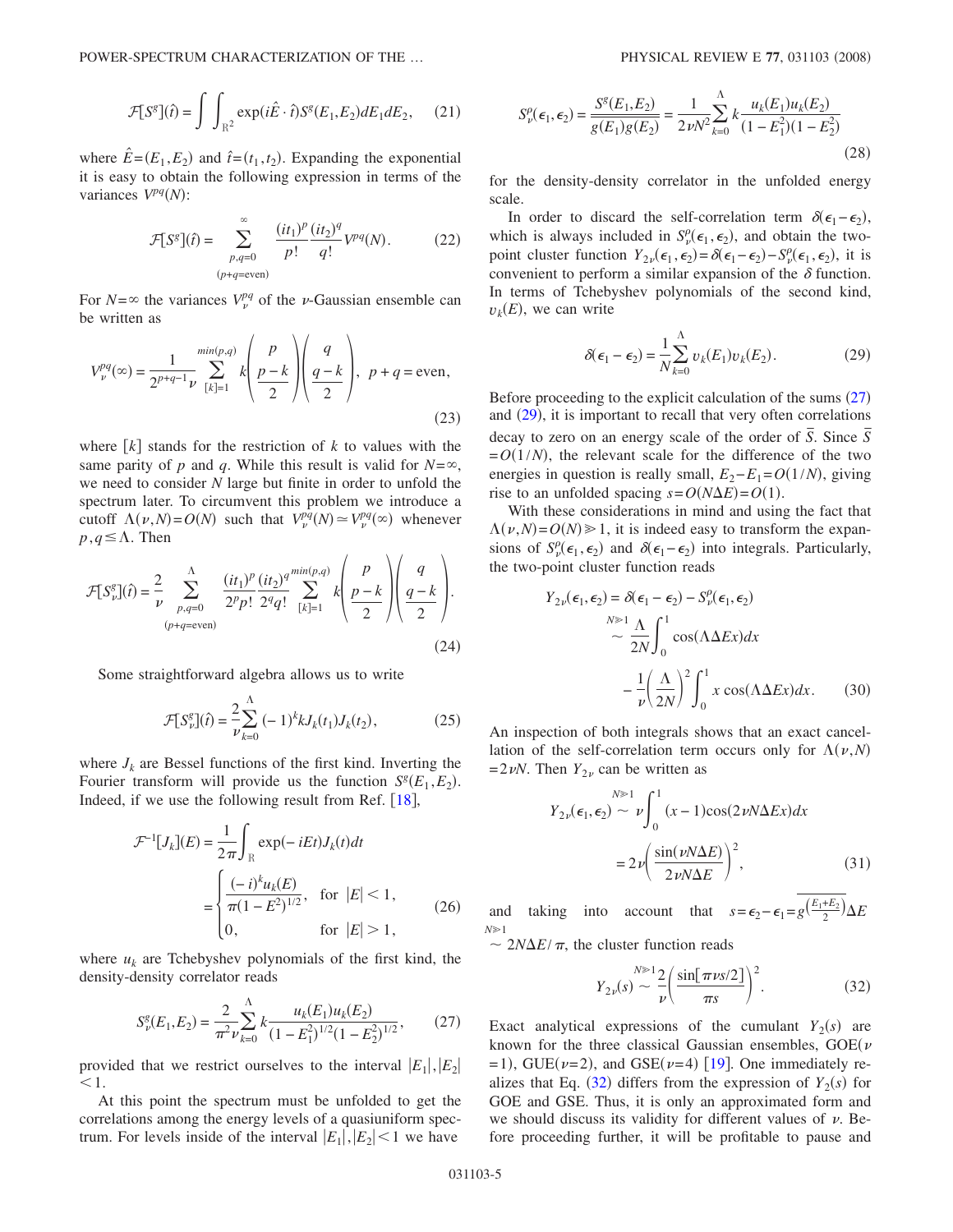<span id="page-5-1"></span>

FIG. 1. Numerical estimation of  $\hat{Y}_{2\nu}^{\text{exact}}(r)$  (dashed lines) compared to the approximated theoretical expression  $Y_{2,\nu=2}$  (solid lines) for (a)  $\nu=0.1$ , (b)  $\nu=0.5$ , (c)  $\nu$  $= 1.6$ , and (d)  $\nu = 6.0$ .

recall that our objective is not the cluster function, but the power spectrum of  $\delta_n$ . Although the former is a direct measure of the two-point spectral fluctuations, it is very difficult to compute from an experimental or numerical spectrum. For this reason one generally considers other statistics like  $\Sigma^2_{\nu}(s)$ ,  $\overline{\Delta_{3\nu}(s)}$ , or  $P_{k\nu}^{\delta}$ , which are easier to compute. All these measures are different types of integral transforms of  $Y_{2\nu}$ , and therefore the comparison between the exact form and our approximation must emphasize the features that may influence the behavior of these integrals.

An inspection of Eq.  $(32)$  $(32)$  $(32)$  reveals that  $\nu$  modulates the fluctuations of the cluster function: the characteristic "period" of these fluctuations is given by  $\Delta s_v = 4\pi/v$ . Thus, in order to render the comparison of the influence of  $Y_2$  for different values of  $\nu$  meaningful, one should consider intervals of the same length in units of  $\Delta s_{\nu}$ . If we introduce the new variable  $r = \frac{vs}{2}$ , the previous statement is equivalent to using intervals with fixed length  $\Delta r$ . Performing the change of variable the three statistics mentioned above can be easily written as

$$
\Sigma_{\nu}^{2}(s) = \frac{2}{\nu} \left[ r - \int_{0}^{r} dx(r - x) \left( \frac{2}{\nu} Y_{2\nu}(2x/\nu) \right) \right],
$$
 (33)

$$
\overline{\Delta_{3\nu}(s)} = \frac{2}{\nu} \left[ \frac{r}{15} - \frac{1}{15r^4} \int_0^r dx (r - x)^3 (2r^2 - 9rx - 3x^2) \right] \times \left( \frac{2}{\nu} Y_{2\nu} (2x/\nu) \right) \bigg],
$$
\n(34)

$$
K_{\nu}(\tau) = 1 - \int_{\mathbb{R}} dx \left( \frac{2}{\nu} Y_{2\nu}(2x/\nu) \right) \exp[-2\pi i r (2\tau/\nu)].
$$
\n(35)

Therefore, the relevant function in the new scale is

$$
\hat{Y}_{2\nu}(r) = \frac{2}{\nu} Y_{2\nu}(2r/\nu).
$$
\n(36)

<span id="page-5-0"></span>In particular, our approximated function  $(32)$  $(32)$  $(32)$  takes the simple form

$$
\hat{Y}_{2\nu}(r) \sim Y_{2\nu=2}(r),\tag{37}
$$

regardless of the value of  $\nu$ . Combining all these ideas and results we conclude that the comparison between the exact and approximated forms of the cluster function is given by

$$
\hat{Y}_{2\nu}^{\text{exact}}(r) = \hat{Y}_{2\nu}(r) = Y_{2\nu=2}(r),\tag{38}
$$

where from now on we denote the exact cluster function by  $\hat{Y}_{2\nu}^{\text{exact}}(r)$ , while  $\hat{Y}_{2\nu}(r)$  stands for the approximated form ([37](#page-5-0)).

Figure [1](#page-5-1) displays the comparison between numerical estimations of  $\hat{Y}_{2\nu}^{\text{exact}}(r)$  and  $Y_{2\nu=2}(r)$  for several values of  $\nu$  ( $\nu$  $=0.1, 0.5, 1.6, 6$ . For  $\nu < 2$  the theoretical approximation reproduces reasonably well the main trend of the exact form, although there are some discrepancies. The former exhibits a damped fluctuation component of characteristic length  $\Delta r$  $\approx$  1, which is not present in the former. Moreover, the behavior of the two forms is different at the origin; while the approximation  $Y_{2\nu=2}(r)$  always tends to unity, the numerical results approach  $2/\nu$  instead. The magnitude of the difference is quite large for  $\nu \ll 1$ , but it always decays so quickly that it becomes negligible for quite small values of *r*. The effect on fluctuation measures like  $\Sigma_p^2(s)$  or  $\overline{\Delta_{3\nu}(s)}$  is relatively small: the asymptotic behavior of the theoretical expressions derived from Eq.  $(37)$  $(37)$  $(37)$  agrees with the numerical values, except for a constant. As previously commented we focus on the power spectrum of the  $\delta_n$  statistic, which is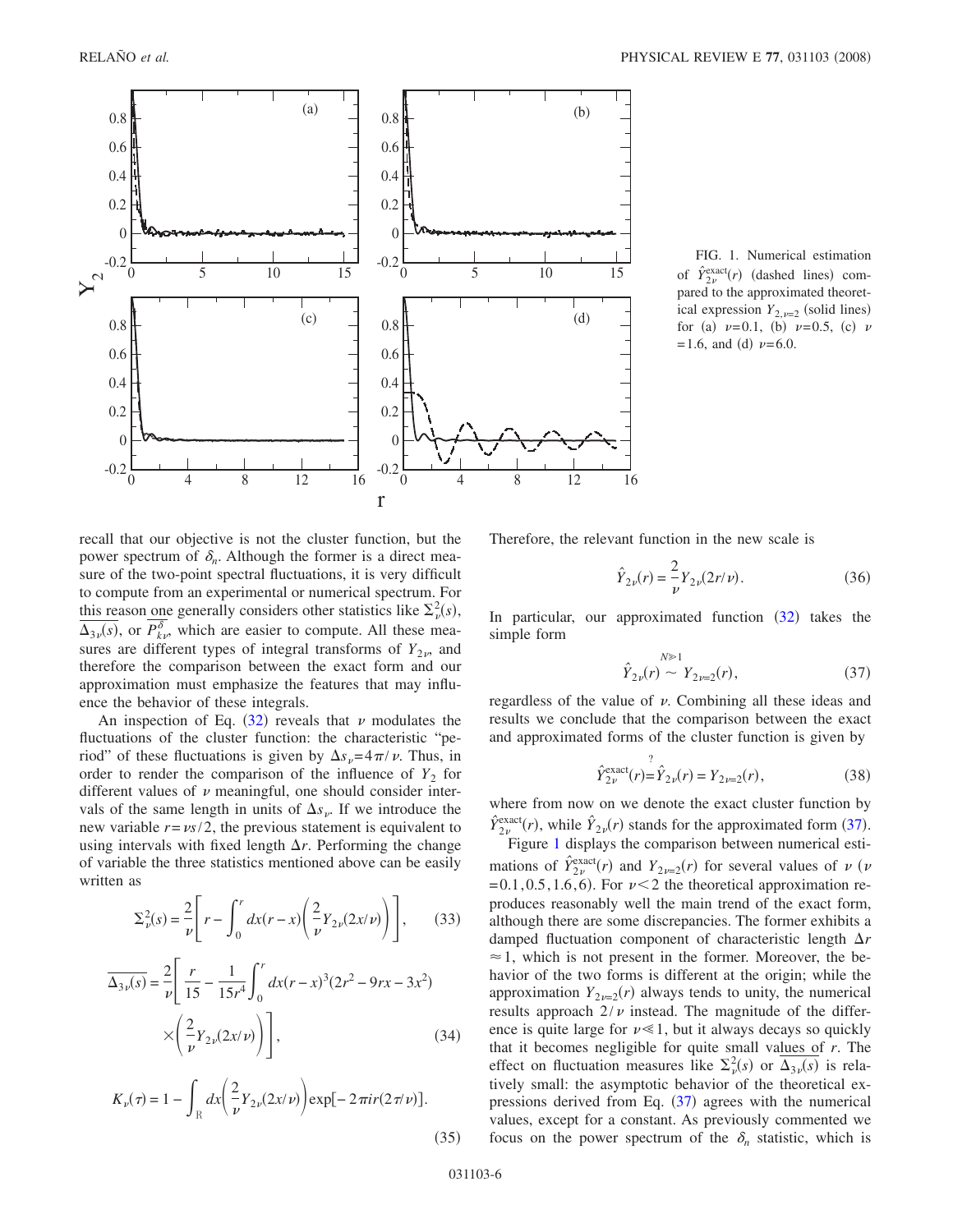related to the spectral form factor. Since  $K_{\nu}(\tau)$  is very sensitive to the fluctuation structure of  $Y_2$ , its behavior will also be disturbed. However, taking into account that characteristic lengths of conjugate variables are in inverse order, it is easy to realize that the trend of  $K_{\nu}(\tau)$  will be well reproduced by our approximation (at least) for  $\tau \leq \nu/2$ . Translating this result to the power spectrum of  $\delta_n$ , we do not expect the theoretical predictions to exhibit large deviations from the numerical values up to  $k=N\nu/2$ .

When  $\nu > 2$  the comparison between the approximated and exact forms of  $Y_2$  looks worse. The numerical (exact) values fluctuate around the theoretical curve with a characteristic length of order  $\nu/2$  and amplitudes that decay very slowly from an initial value  $2/\nu$  as *r* increases. Surprisingly, it may appear that the influence of this discrepancy on the usual statistics is very limited. Similarly to the previous case, the slope of the theoretical estimations of  $\Sigma^2_{\nu}(s)$  or  $\overline{\Delta_{3\nu}(s)}$  is correct and the deviation from the numerical values is quite small. Nevertheless, since these measures take very small values, the relative error is large. On the other hand, the limitations of  $\hat{Y}_{2\nu}(r)$  do not produce in this case noticeable effects on  $P_k^{\delta}$ . The reason is that fluctuations of characteristic length  $\Delta r \approx \nu/2$  can only manifest in  $P_k^{\delta}$  for values of *k*  $\geq N$ , which are far beyond the interval  $\left[1, N/2\right]$  where the discrete Fourier transform of  $\delta_n$  is defined.

The spectral form factor  $K(\tau)$  is the following integral transform of the two-point cluster function,

$$
K(\tau) = 1 - \int_{-\infty}^{\infty} ds \ Y_2(s) \exp(-2\pi i s \tau), \tag{39}
$$

and using Eq.  $(32)$  $(32)$  $(32)$ , one obtains

$$
K_{\nu}(\tau) = \begin{cases} \frac{2|\tau|}{\nu}, & \text{for } |\tau| \le \frac{\nu}{2}, \\ 1, & \text{for } |\tau| > \frac{\nu}{2}. \end{cases}
$$
(40)

Similarly to the case of  $Y_{\nu2}$ , this result is exact only for  $\nu$  $=$ 2. For discrete values of  $\tau$ , the replacement  $\tau \rightarrow k/N$  leads to

$$
K_{\nu}(k/N) = \begin{cases} \frac{2|k|}{\nu N}, & \text{for } \frac{|k|}{N} \le \frac{\nu}{2}, \\ 1, & \text{for } \frac{|k|}{N} > \frac{\nu}{2}. \end{cases}
$$
(41)

# 2. Closed expression for  $P_{\nu k}^{\delta}$

A final comment about the calculation of  $P_{\nu k}^{\delta}$  is in order. It concerns the last term of Eq.  $(14)$  $(14)$  $(14)$ . As was previously shown, it depends on the two-point as well as on the three-point cumulant, but the lack of an analytical expression for  $Y_{3\nu}$ makes the calculation of this term impossible. This will have consequences in the high-frequency region, where the value of  $\Delta$  becomes more relevant. We shall quantify the relevance of this approximation when comparing with numerics.

Having commented on the limitations we may encounter when using Eq.  $(37)$  $(37)$  $(37)$ , we proceed now to deduce a closed expression for  $P_{\nu k}^{\delta}$ . Obviously, the nonanalyticity of  $K_{\nu}(\tau)$  at  $k = vN/2$  propagates to the power spectrum of  $\delta_n$ . To account for its effect we consider separately the cases where  $\nu$  pertains to the intervals  $(0, 1), [1, 2), \ldots, [l, l+1)$ , etc. We furnish some examples that will help one to understand the general case.

(i)  $\nu \in (0,1)$ . In this case all the terms of Eq. ([14](#page-3-0)), except those with  $q=0$ , satisfy  $|q+k/N| > \nu/2$ . Inasmuch as the series

$$
\frac{N^2}{4\pi^2} \sum_{q \in \mathbb{Z}} \frac{1}{(k+qN)^2} = \frac{1}{4\sin^2\left(\frac{\pi k}{N}\right)},\tag{42}
$$

 $P^{\delta}_{\nu k}$  admits a closed expression

<span id="page-6-0"></span>
$$
\overline{P_{\nu k}^{\delta}} \sim \frac{N^{\delta}}{4\pi^2} \frac{K_{\nu}(k/N) - 1}{k^2} + \frac{1}{4\sin^2\left(\frac{\pi k}{N}\right)}, \quad 0 < k \leq [N/2].\tag{43}
$$

(ii)  $\nu \in [1,2)$ . Here, we note that only the terms with *q* =0 and  $q=-1$  are smaller than or equal to  $\nu/2$ . Taking into account that the spectral form factor is an even function i.e.,  $K(\tau) = K(-\tau)$ —the power spectrum becomes

$$
\overline{P_{\nu k}^{\delta}} \sim \frac{N^{\geq 1} N^2}{4 \pi^2} \left[ \frac{K_{\nu}(k/N) - 1}{k^2} + \frac{K_{\nu}(1 - k/N) - 1}{(N - k)^2} \right]
$$

$$
+ \frac{1}{4 \sin^2 \left( \frac{\pi k}{N} \right)},
$$

$$
0 < k \leq \lfloor N/2 \rfloor. \tag{44}
$$

(iii)  $\nu \in [2,3)$ . The distinctive terms correspond in this case to  $q=0,1$  in the positive side and  $q=-1,-2$  in the negative one.

These particular cases show us the general pattern when  $\nu \in [l, l+1)$ . It is given by

<span id="page-6-1"></span>
$$
\overline{P}_{\nu k}^{\delta} \sim \frac{N \gg 1}{4\pi^2} \left[ \sum_{q=0}^{\lfloor l/2 \rfloor} \frac{K_{\nu}(k/N+q) - 1}{(k+qN)^2} + \sum_{q=1}^{\lfloor l+1/2 \rfloor} \frac{K_{\nu}(q-k/N) - 1}{(qN-k)^2} \right] + \frac{1}{4\sin^2\left(\frac{\pi k}{N}\right)}, \quad 0 < k \le \lfloor N/2 \rfloor. \tag{45}
$$

Of special interest among the different intervals is the case  $\nu \in (0,1]$  because it may characterize the transition of certain systems from a regular to a chaotic dynamics. Indeed, Eq. ([43](#page-6-0)) exhibits two different behaviors depending on the value of  $\nu$ :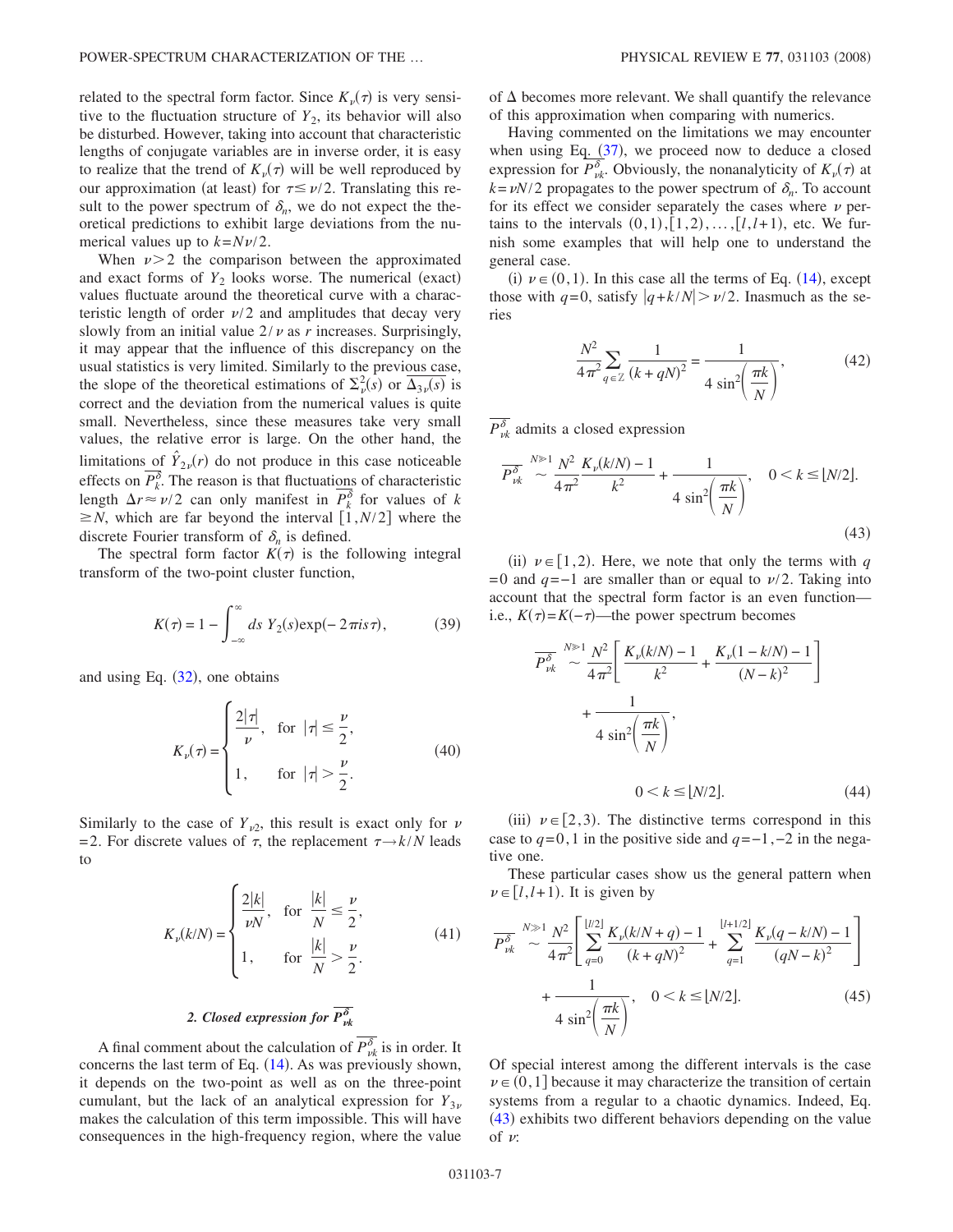<span id="page-7-0"></span>
$$
P_{\nu k}^{\delta}
$$
\n
$$
\sim \begin{cases}\n\frac{N}{2\pi^2\nu k} - \frac{N^2}{4\pi^2 k^2} + \frac{1}{4\sin^2\left(\frac{\pi k}{N}\right)}, & k/N \le \nu/2 \le 1/2, \\
\frac{1}{4\sin^2\left(\frac{\pi k}{N}\right)}, & 1/2 \le \nu/2 < k/N.\n\end{cases}
$$
\n(46)

<span id="page-7-3"></span>Thus, there is a clear transition around  $k/N = \nu/2$ . For  $k/N$  $\leq \nu/2$  the power spectrum shows the characteristic behavior of chaotic systems; for  $k/N > \nu/2$ , its behavior is that of an integrable system [[15](#page-10-14)]. Moreover, if  $\nu \ll 1$ ,

$$
\overline{P_{\nu k}^{\delta}} \sim \frac{N^{\gg 1}}{2\pi^2 \nu k}, \quad k/N \le \nu/2 \le 1, \tag{47}
$$

$$
\overline{P_{\nu k}^{\delta}} \sim \frac{N^{3/2}}{4\pi^2 k^2}, \quad \nu/2 < k/N \ll 1. \tag{48}
$$

<span id="page-7-1"></span>For arbitrary values of  $\nu$ , the number of terms increases linearly with  $\nu$ ; therefore, the larger the value of  $\nu$ , the less compact is Eq.  $(45)$  $(45)$  $(45)$ . Nevertheless, inasmuch as the frequency  $k \ll N \nu$ ,  $P_{\nu k}^{\delta}$  admits a rather simple expression

$$
\overline{P_{\nu k}^{\delta}} \sim \frac{N^{\gg 1} N}{2\pi^2 \nu k}, \quad 0 < k \ll N\nu,\tag{49}
$$

<span id="page-7-2"></span>which unveils that, except for  $\nu \approx 0$ , the low-frequency region always exhibits  $1/f$  correlations.

#### **C. Numerical calculation**

Now, we aim at testing whether all these expressions do describe the actual fluctuation properties of the  $\nu$ -Gaussian ensemble obtained by numerical experiments. We take advantage of the tridiagonal form of these matrices, which allows us to deal with very large dimensions to obtain significant results and study finite-size effects.

Needless to say, the spectra have to be unfolded in order to remove the modulation due to the secular trend of the eigenvalue density. The smooth part of the eigenvalue density  $g(E)$  is well described by the semicircle law of Wigner, regardless of the value of  $\nu$ ; thus, the unfolding could be performed analytically in every case. Nevertheless, this result is exact only in the limit  $N \rightarrow \infty$  and slight deviations occur for finite *N*. Since the  $\delta_n$  statistic is very sensitive to small imperfections of the unfolding procedure, we perform a double unfolding to avoid spurious effects: first, we unfold the spectra by using Wigner's semicircle law, and afterwards we reunfold them by means of a fit to Chebyshev polynomials.

It is natural to consider the two domains  $\nu < 1$  and  $\nu \ge 1$ apart because systems with  $\nu=1$ , 2, or 4 exhibit  $1/f$  noise, while regular spectra  $(\nu=0)$  are characterized by  $1/f^2$  noise.

 $0 < \nu \leq 1$ . Equation ([46](#page-7-0)) shows the existence of a critical frequency  $k_c = vN/2$ , where the behavior of  $P_k^{\delta}$  changes abruptly. When  $k < k_c$ ,  $P_k^{\delta} \propto 1/k$  and the spectra exhibit the characteristic pattern of chaotic quantum systems. On the contrary, for  $k > k_c$ ,  $P_k^{\delta} \propto 1/k^2$ , and therefore the spectra behave as  $1/f^2$  noise, which is a fingerprint of integrable systems. Thus,  $1/f$  and  $1/f^2$  noises have a neat presence through the whole range of these values of  $\nu$ , the former at the coarsest scales, the latter at the finest ones. This heterogeneous behavior is rather different from that found in some intermediate semiclassical systems where the power spectrum exhibits a power law  $P_k^{\delta} \propto 1/f^{\alpha} \min_{\lambda} 1 < \alpha < 2$  [[20](#page-10-19)].

We have calculated the averages  $P_k^{\delta}$  by using samples of 20 members pertaining to ensembles with dimensions *N*  $=10^3, 10^4, 10^5$ . In order to make possible a direct comparison of level sequences with different lengths, we plot  $P_k^{\delta}$  in terms of the dimensionless frequency  $\omega = 2\pi k/N$  instead of *k*. The results of these calculations are depicted in Fig. [2](#page-8-0) for  $\nu$  $=0.001, 0.01, 0.1, 1$ . The agreement between theory and numerics can be considered very good. Nevertheless, there exist some differences. The actual transition from a  $1/f$  to a  $1/f^2$  regime, around the critical frequency  $\omega_c = \pi$ , is slightly smoother than that predicted by Eq. ([46](#page-7-0)); for both  $\omega \ge \omega_c$  and  $\omega \ll \omega_c$ , our approximated formula works very well. This discrepancy is due to the approximated character of  $Y_{2\nu}$  [see Eq. ([32](#page-4-2))]. The second problem concerns the points at very low frequencies  $\omega \approx 2\pi/N$ , which fall far below the theoretical curve; according to our experience, this is a spurious effect due to imperfections in the unfolding procedure. As a final comment, we would like to add that the absence of the additive term  $\Delta$  does not entail relevant consequences in this case; moreover, the approximated formula  $(48)$  $(48)$  $(48)$  is able to reproduce the numerical results accurately, and thus it is a simple way to characterize the transition between uncorrelated sequences with  $\nu \approx 0$  to correlated ones with  $\nu \approx 1$ .

 $\nu$  > 1. According to Eq. ([45](#page-6-1)), we expect the behavior of  $P_k^{\delta}$ to be simpler in this case. Actually, it predicts a  $1/f$  noise in the low-frequency region regardless of the value of  $\nu$ . We performed several simulations with samples of 20 matrices of dimension  $N=5\times10^4$ , although we only show four cases corresponding to  $\nu=2, 5, 10,$  and 100. Figure [3](#page-9-0) displays the comparison with the theoretical predictions of  $(45)$  $(45)$  $(45)$ . Contrary to the previous case (where  $\nu \le 1$ ) the relevance of the additive term  $\Delta$  is not negligible and its influence increases with  $\nu$ ; for this reason, the theoretical curve fails to describe the numerical data at high frequencies. The insets show the difference between numerical and theoretical results in a simple logarithmic scale for the high-frequency region. We can see two important facts: (a) the absolute value of  $\Delta$  decreases with  $\nu$ , as is expected since for  $\nu \rightarrow \infty$ ,  $\delta_n \rightarrow 0$ , but its relative importance increases; and (b) the approximated expression  $(49)$  $(49)$  $(49)$  gives a better description than the more complete  $(45)$  $(45)$  $(45)$ , which allows us to conclude that the  $1/f$  behavior constitutes a very good approximation for larger values of  $\nu$ . In the low and intermediate regions the agreement with Eqs.  $(45)$  $(45)$  $(45)$  and ([49](#page-7-2)) is amazingly good and therefore compatible with an exact  $1/f$  noise.

As shown in Ref.  $[21]$  $[21]$  $[21]$  the same result is true for another family of ensembles built by applying the Lanczos algorithm and changing *ad hoc* the fluctuations of the matrix elements. Therefore, the analogy between chaotic energy spectra and a time series is substantiated:  $1/f$  noise arises as the main fea-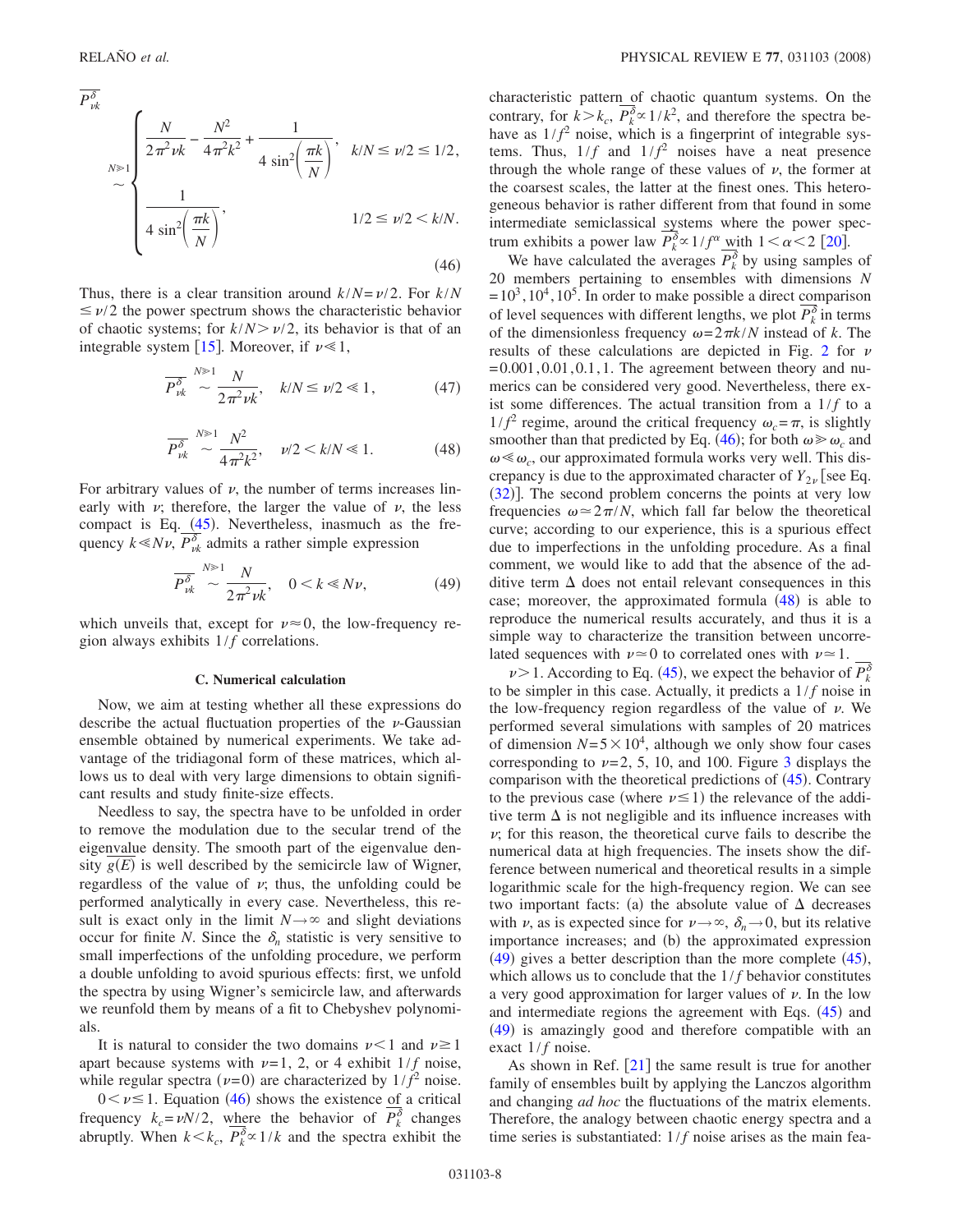<span id="page-8-0"></span>

FIG. 2. Numerically calculated values of  $P_k^{\delta}$  plotted in double-logarithmic scale for ensembles of dimension  $N=10^3$  (circles),  $N=10^4$ (triangles), and  $N=10^5$  (squares). Panels (a)–(d) display the results for  $\nu=0.001$ ,  $\nu=0.01$ ,  $\nu=0.1$ , and  $\nu=1$ . Ensemble averages are calculated by using samples of 20 matrices. The theoretical predictions of Eqs. ([46](#page-7-0)), ([47](#page-7-3)), and ([48](#page-7-1)) are drawn as solid, dotted, and dashed lines, respectively.

ture of a transition that reduces to zero the amplitude of the spectral fluctuations, preserving its scale-free correlation structure. Moreover, the link between the repulsion parameter  $\nu$  and the inverse temperature of a one-dimensional Cou-lomb gas, established by Eq. ([1](#page-1-0)), provides a physical analogy to explain how long-range spectral fluctuations are frozen into a nonfluctuating level sequence.

### **IV. SUMMARY AND CONCLUSIONS**

Summarizing, we have investigated the long-range spectral fluctuations of the  $\nu$ -Gaussian ensemble. This random matrix ensemble is a continuous extension of the classical Gaussian ensembles ( $\nu=1,2,4$ ), where the repulsion parameter  $\nu$  can take any positive real value. One of its major characteristics is its simple tridiagonal form, which has the great advantage of an unrivaled speedup and efficiency in numerical simulations with large matrix dimensions.

We dealt with the  $\delta_n$  statistic, which measures long-range spectral correlations (short-range correlations have been recently studied in  $[8]$  $[8]$  $[8]$ ). Because of its formal similarity with a time series, we have used techniques borrowed from this field to obtain information on the fluctuations at all scales. It is well known that the power spectrum of  $\delta_n$  exhibits  $1/f^2$ noise for integrable systems ( $\nu$ =0) and  $1/f$  noise for chaotic ones ( $\nu=1,2,4$ ). For some intermediate systems, a  $1/f^{\alpha}$ noise has been found, with  $1 \leq \alpha \leq 2$ , but this behavior still lacks a theoretical explanation. It has also been shown that  $1/f$  noise is present in spectra with high spectral rigidity in general.

We have derived an analytical expression for the ensemble-averaged power spectrum of the  $\delta_n$  statistic,  $P_k^{\delta}$ , and compared its predictions with stringent numerical calcu-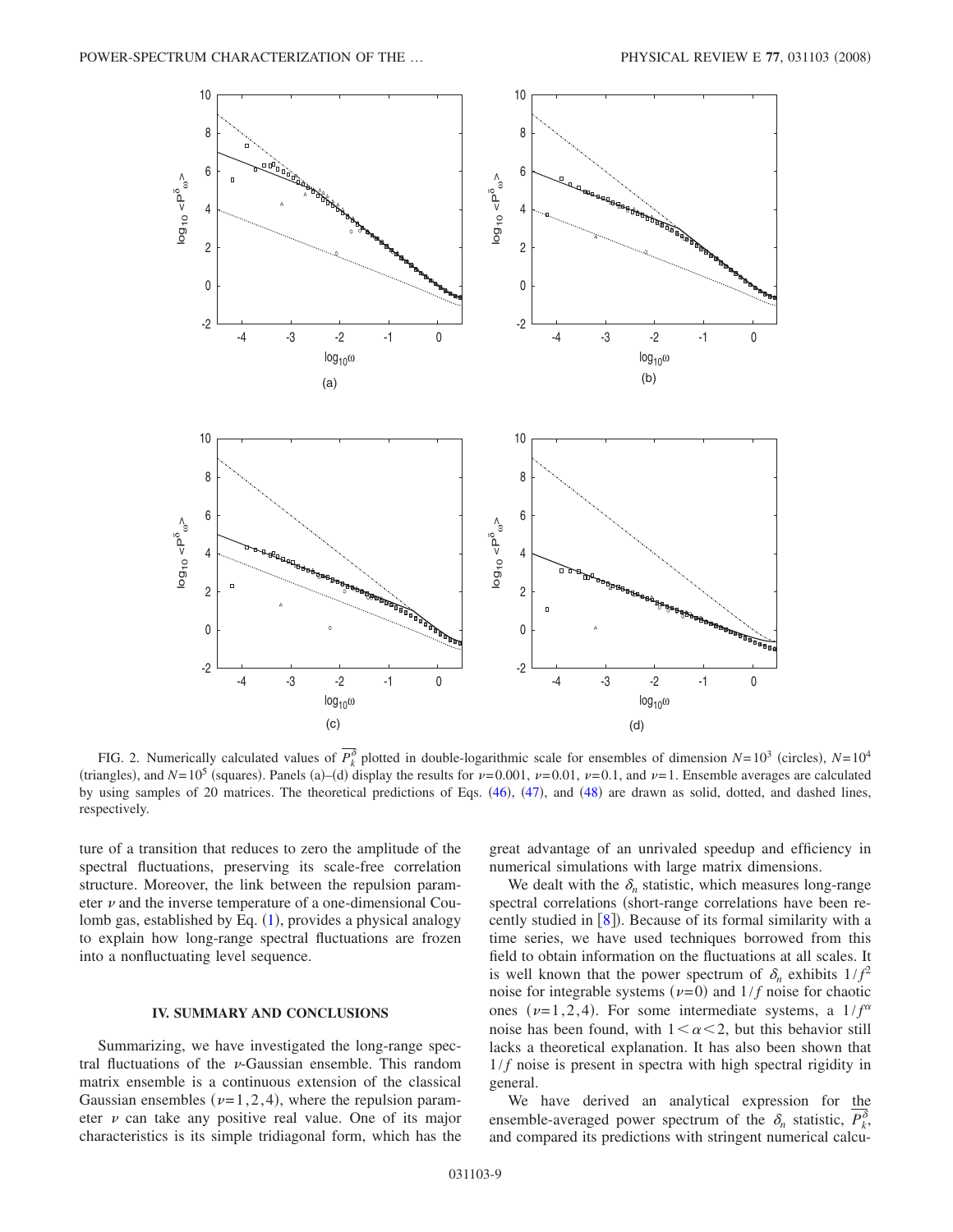<span id="page-9-0"></span>

FIG. 3. Comparison of the numerical results of  $P_k^{\delta}$  (squares) with the predictions of Eq.  $(45)$  $(45)$  $(45)$ (solid line) and Eq. ([49](#page-7-2)) (dashed line) for ensembles of dimension  $N=5\times10^4$  and  $\nu=2$  (a),  $\nu=5$  (b),  $\nu=10$  (c), and  $\nu=100$  (d). The insets show the difference between the predictions and the numerical results in the high-frequency region.

lations. If  $0 \leq \nu \leq 1$ , the theoretical as well as the numerical values of  $P_k^{\delta}$  unveil a critical frequency  $k_c \propto \nu$ , where the long-range structure of the spectral fluctuations changes abruptly. Below  $k_c$ , the spectral fluctuations exhibit the characteristic pattern of classical Gaussian ensembles, while at higher frequencies they follow the predictions of the Poisson statistics. The evolution from GOE to Poisson statistics is heterogeneous because both  $1/f$  and  $1/f<sup>2</sup>$  noises coexist through the whole transition from  $\nu=0$  to  $\nu=1$ , and it differs from the homogeneous behavior found in other systems where a power law  $P_k^{\delta} \propto 1/f^{\alpha}$  with  $1 < \alpha < 2$  takes place at all scales. With the numerical calculations, we have confirmed this heterogeneous behavior, despite the transition from a  $1/f$ to a  $1/f^2$  regime being actually smoother; the critical frequency  $k<sub>c</sub>$  is a good indicator of the scale in which this transition takes place.

When  $\nu > 1$  the pattern is rather different.  $P_k^{\delta}$  exhibits a  $1/f$  power law through almost the whole frequency domain. As  $\nu$  becomes larger there is a monotonic increase of the

spectral rigidity that reduces dramatically the amplitude of the spectral fluctuations. In the limit  $\nu \rightarrow \infty$  they fall to zero. This result substantiates the analogy between  $\delta_n$  and a time series as it shows that the  $1/f$  noise is the main feature along the transition from a chaotic to a picket-fence spectrum. In this case the agreement between analytical and numerical results is excellent, except in the high-frequency region, because the relevance of the constant term  $\Delta$  that we dropped is not negligible here.

*Note added*. Recently, a numerical analysis of the continuous Gaussian ensemble, similar to ours, was published  $\lceil 22 \rceil$  $\lceil 22 \rceil$  $\lceil 22 \rceil$ .

#### **ACKNOWLEDGMENTS**

This work was supported in part by Spanish Government Grants Nos. FIS2006-12783-C03-01 and FIS2006-12783- C03-02 and by Comunidad de Madrid–CSIC Grant No. 200650M012. A.R. was supported by the Spanish program "Juan de la Cierva."